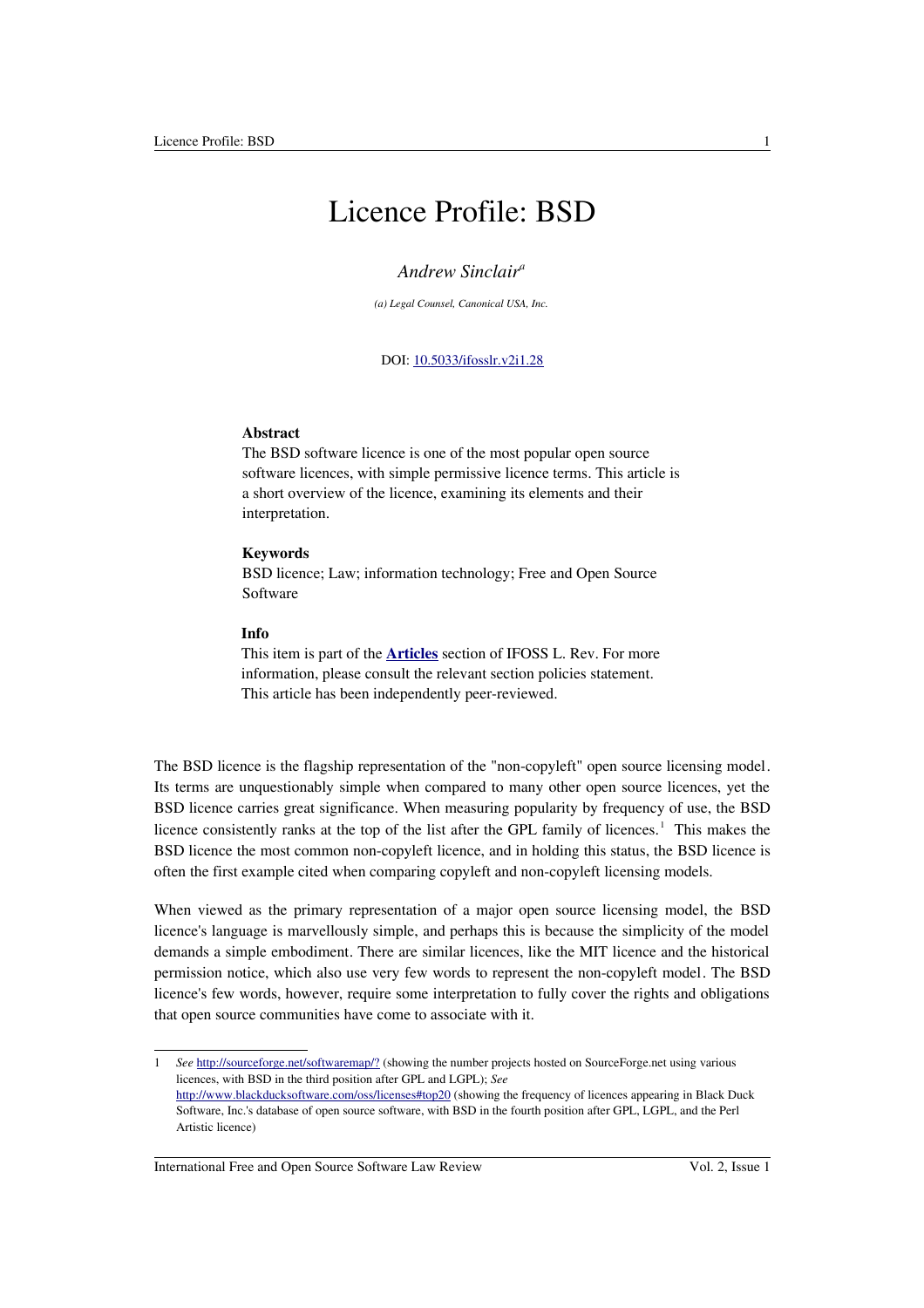# **Parsing the licence**

The BSD licence has a three-part structure. It sets forth a basic copyright notice, has a short licence grant, and has a warranty disclaimer and limitation of liability clause.

## **Copyright notice**

The BSD licence's copyright notice follows the style of a traditional proprietary copyright notice. It sets out the author's name and the date of the work consistent with the US Copyright Act.<sup>[2](#page-1-0)</sup> When the United States joined the Berne Convention in 1988, it revised its Copyright Act to eliminate the notice requirement.<sup>[3](#page-1-1)</sup> However, copyright notices are still extremely common, and they serve still serve the practical purpose of identifying the copyright owner to recipients of the work. The copyright notice in the BSD licence also makes sense given the timing of the BSD licence's first use. The original version of the BSD licence was first used in 1980 in connection with the Berkeley Software Distribution. As this was well before the new US law removing the notice requirement became effective, the notice would have been required for enforceability under US law. $4$ 

The second part of the BSD licence's copyright notice is the familiar "all rights reserved" notice, which seems to contrast the broad set of rights granted by the rest of the licence. Surely, not all rights are reserved, as the author is granting many rights in the same instrument as the notice (the BSD licence), but it is an interesting relic of the more reserved closed source licensing model where such a notice would likely be followed by much more narrow licence grant. None of the other common open sources licences include or suggest including "all rights reserved" in the copyright notice or anywhere in the licence.<sup>[5](#page-1-3)</sup>

### **The licence grant**

The heart of the BSD licence is its one-sentence licence grant and short list of conditions: "Redistribution and use in source and binary forms, with or without modification, are permitted provided that the following conditions are met . . ."<sup>[6](#page-1-4)</sup> The only right explicitly granted is the right to distribute, but there is a strong suggestion that a right to modify or prepare derivative works is also present. The "source and binary forms" language suggests that the source code version may be available, which would have little practical use if the recipient does not also have a right to modify it. Furthermore, "with or without modification", while not explicitly granting the licensee a right to modify, has no other plausible interpretation; the right to distribute "with or without modification" presumes that someone has the right to modify. If this referred to the licensor's right to modify,

International Free and Open Source Software Law Review Vol. 2, Issue 1

<span id="page-1-0"></span><sup>2</sup> United States Copyright Act, 17 U.S.C. § 401 (2009)

<span id="page-1-1"></span><sup>3</sup> Berne Convention Implementation Act of 1988, Pub. L. No. 100-568, 102 Stat. 2853, enacted October 31, 1988

<span id="page-1-2"></span><sup>4</sup> Deek, Fadi P. & McHugh, James A. 2008 *Open Source: Technology and Policy.* New York: Cambridge University Press, p. 337

<span id="page-1-3"></span><sup>5</sup> *E.g.* [http://www.gnu.org/licenses/gpl-2.0.html,](http://www.gnu.org/licenses/gpl-2.0.html) [http://www.gnu.org/licenses/gpl.html,](http://www.gnu.org/licenses/gpl.html) [http://www.apache.org/licenses/LICENSE-2.0.html,](http://www.apache.org/licenses/LICENSE-2.0.html)<http://www.opensource.org/licenses/mit-license.php>

<span id="page-1-4"></span><sup>6</sup><http://www.opensource.org/licenses/bsd-license.php>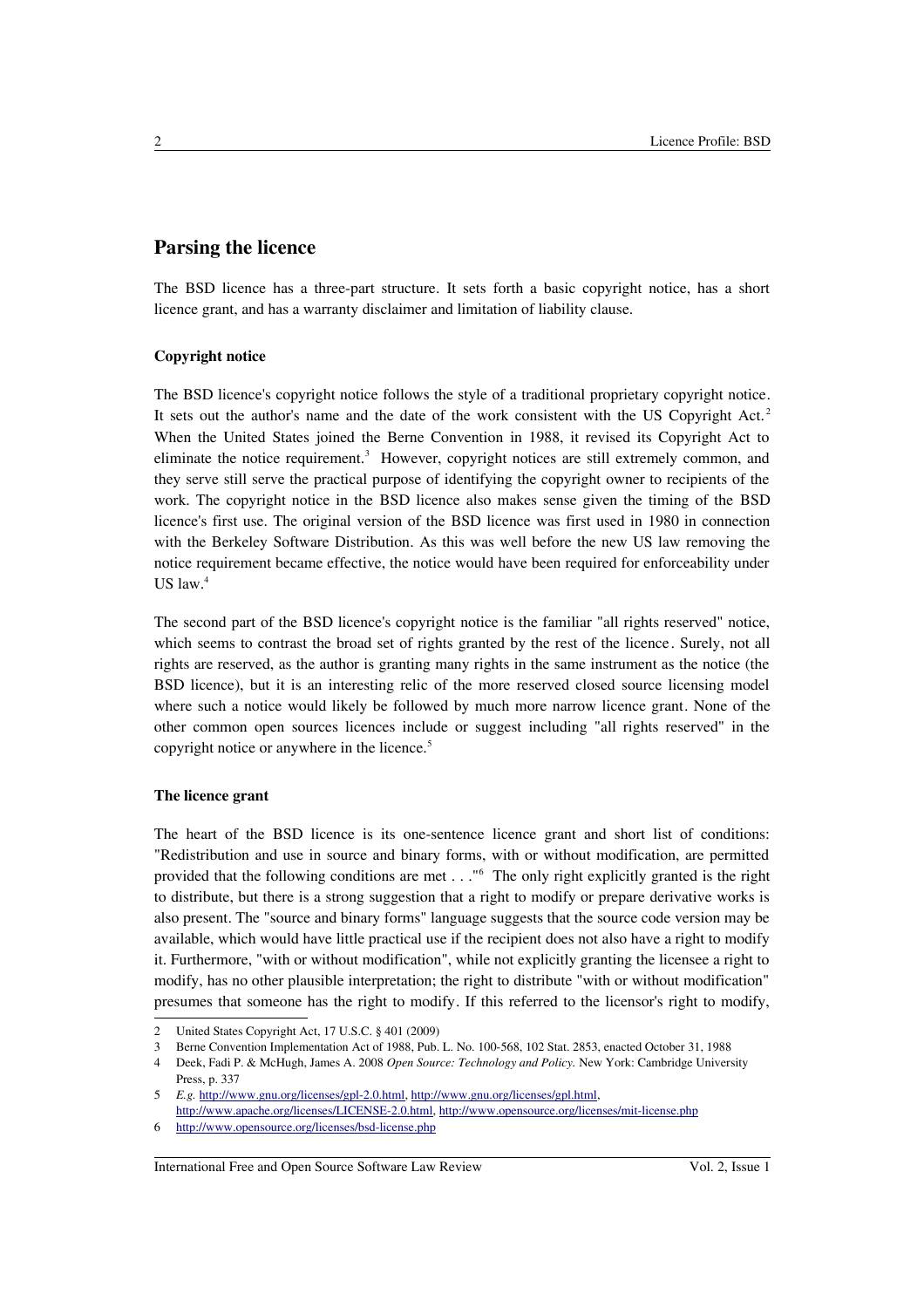there would be no need to express this right; whether software version is modified by the licensor prior to licensing would have no effect on granting a licensee a right to distribute.

It is clear that the licensee has a right to distribute the work, and it would be hard to argue that the licensee does not also have a right to modify. However, one of the most significant rights under copyright law is entirely missing from this grant: the right to reproduce the work. Some right of reproduction could be read into the right to modify, as the type of work the licence covers is computer code, and it is impractical to suggest that the licensee may modify and distribute a computer software work but may *not* reproduce that software. The expressly granted right to use could bolster this position; with respect to software, use often requires some form of reproduction. A second and perhaps stronger solution to the omission of the right to reproduce the work is to look beyond the strict legal interpretation and consider the intent of the licensor. The fact that the licence includes the superfluous "all rights reserved" is not helpful in construing the licence to grant a right that is not explicitly granted, but the open source community has treated the BSD licence as permitting a right to  $copy.^7$  $copy.^7$  With decades of use assuming this right, this convention cannot be ignored.

## **Licence conditions**

The "new" or "3-clause" version of the BSD licence contains three conditions:

*"\* Redistributions of source code must retain the above copyright notice, this list of conditions and the following disclaimer.*

*\* Redistributions in binary form must reproduce the above copyright notice, this list of conditions and the following disclaimer in the documentation and/or other materials provided with the distribution.*

*\* Neither the name of the <ORGANIZATION> nor the names of its contributors may be used to endorse or promote products derived from this software without specific prior written permission."*[8](#page-2-1)

The first condition is relatively simple, and it is stated very simply in the licence. It is also a condition that is extremely easy to satisfy, as failure to retain a notice would require the act of removal. However, the second condition may be one that is frequently overlooked. When a licensee compiles the source code into binary form and distributes that binary, the second condition would require the licensee to *add* a copy of the licence to the binary's accompanying documentation or other other materials. This isn't entirely consistent with the common view that the BSD licence only requires "credit" or "attribution". Attribution is required in the form of the copyright notice portion of the licence, but merely attributing the work to a particular author would

<span id="page-2-0"></span><sup>7</sup> Meeker, Heather J. 2008 *The Open Source Alternative: Understanding Risks and Leveraging Opportunities.* Hoboken(NJ): John Wiley & Sons, Inc. p. 28 (Noting that "these rights are universally understood to be granted under this license."), DiBona, Chris, Ockman, Sam & Stone, Mark eds. 1999 *Open sources: Voices from the Open Source Revolution.* Sebastopol(CA): O'Reilly & Associates, Inc. p. 164 (Brian Behlendorf writes of BSD-style licences: "[By] and large it can be summed up as, ' Here's the code, do what you like with it, we don't care, just give us credit if you try and sell it.'")

<span id="page-2-1"></span><sup>8</sup><http://www.opensource.org/licenses/bsd-license.php>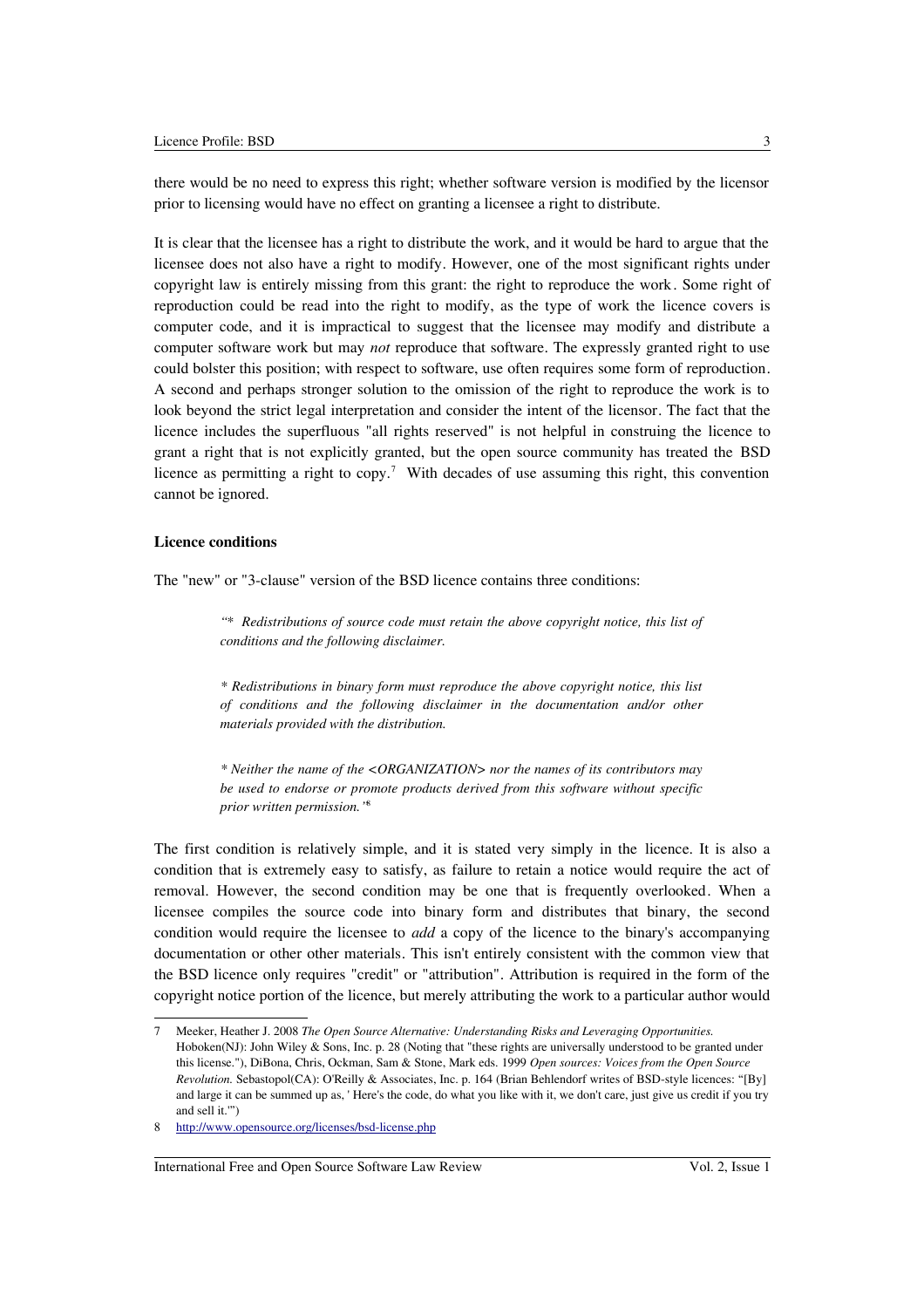not satisfy the condition. It should still be relatively easy to comply with this condition. In the context of distributing BSD licensed software as open source, the inclusion of the source code version would likely satisfy the requirement. If the licensee complied with the first condition by not removing any notices or licence information, and if adequate notices were already present in such source code version, the source code version would constitute "other materials" distributed with the binary version which includes notices adequate to satisfy the second condition. Complying with the second clause in a proprietary context requires more care. The licensee who redistributes the binary must add a copy of the licence to documentation or other materials.

The third condition is a prohibition on using certain names to promote a product, but this does not seem to alter the rights of the licensee. In most jurisdictions, trademark law already prohibits the kind of unlicensed endorsement addressed by this condition. However, the condition is not meaningless; while it may be that a contributor or copyright owner would have a trademark infringement claim against a licensee who uses its name without permission, the condition ties such unauthorized use to the copyright licence. The licensor therefore has an additional remedy (a copyright claim) available should a licensee promote a product using the licensor's name without permission. The third condition may also serve the practical purpose of reminding licensees that they should not use the licensor's name for promotional purposes. Many readers of the BSD licence will not be lawyers versed in local trademark law, so the third condition's setting out the promotional restriction in plain English is helpful to licensees who may not otherwise be aware of this prohibition.

### **Warranty Disclaimer and Liability Exclusion**

The final part of the BSD licence is its one-sentence disclaimer of warranties and one-sentence exclusion of liability. As software licensed under the BSD licence is done so without charge or royalty, it is appropriate that licensees do not receive commercial guarantees. Furthermore, the potentially ongoing distribution stream enabled by licences like the BSD licence would make warranties and liability terms difficult to implement. The BSD licence takes the distribution and re-licensing model into account in both the warranty disclaimer and the liability exclusion by applying these to all upstream copyright holders and contributors.

# **Compatibility**

# **Advertising clause**

The original version of the BSD licence included an additional condition: "All advertising materials mentioning features or use of this software must display the following acknowledgement: This product includes software developed by the <organization>."<sup>[9](#page-3-0)</sup> In addition to the problem of the potential inconsistency between this condition and the condition prohibiting promotion or endorsement, Richard Stallman cited this condition as practically problematic. [10](#page-3-1) If developers started adding code to the work, the list of required advertising notices would continue

<span id="page-3-1"></span>10 *Id.*

#### International Free and Open Source Software Law Review Vol. 2, Issue 1

<span id="page-3-0"></span><sup>9</sup><http://www.gnu.org/philosophy/bsd.html>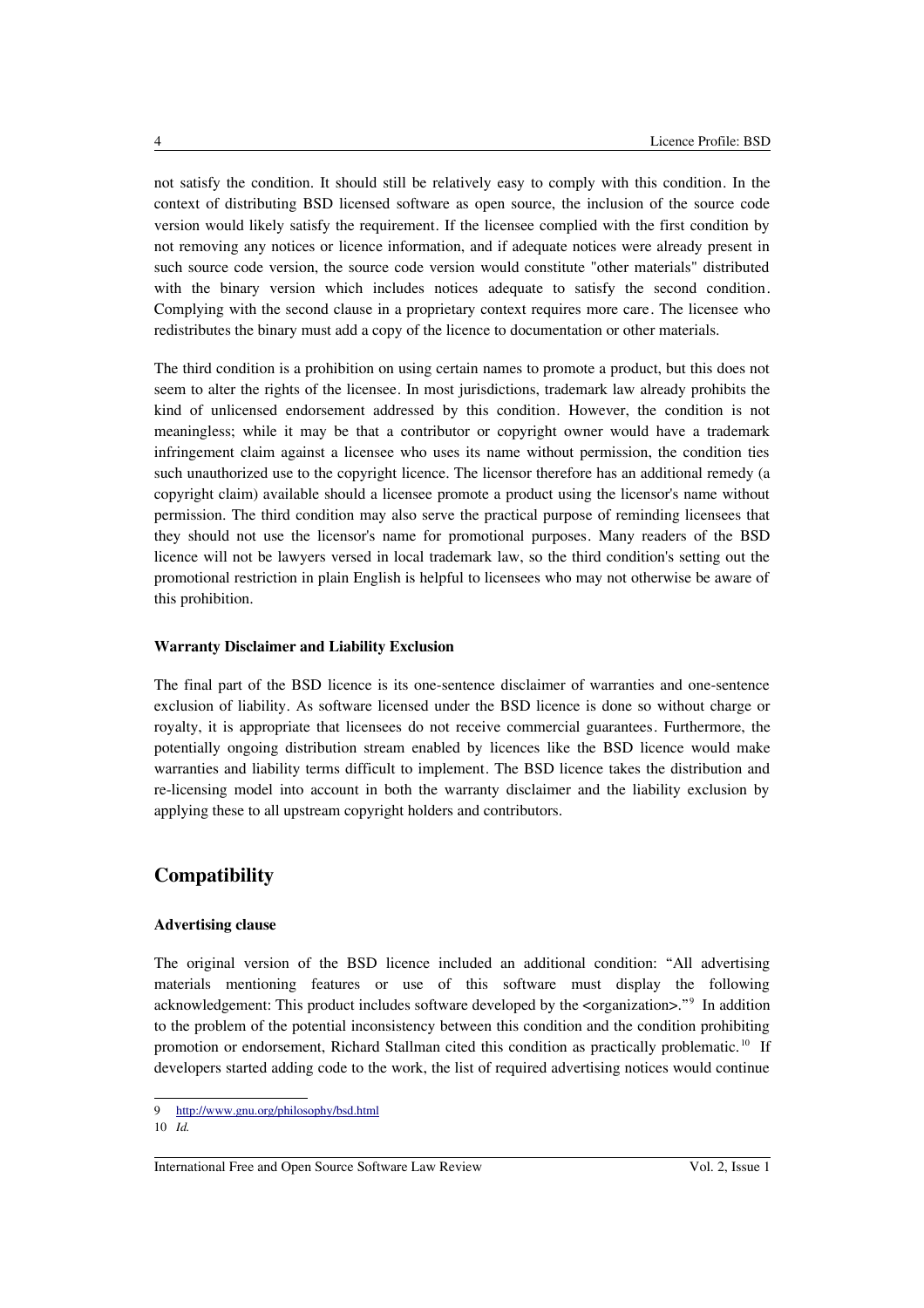to grow until it became unmanageable.<sup>[11](#page-4-0)</sup> The Free Software Foundation has also cited the advertising condition as triggering a conflict with the GPL. $^{12}$  $^{12}$  $^{12}$  In 1999, the University of California removed this condition of the BSD licence, and the version with the advertising restriction is not an approved licence by the Open Source Initiative.<sup>[13](#page-4-2)</sup>

#### **Other compatibility issues**

While the BSD licence and similar highly permissive licences are generally thought to be compatible with copyleft licences like the GPL, the legal effect of combining code under the BSD licence with code under a copyleft licence is not always clear.<sup>[14](#page-4-3)</sup> The BSD licence does not include an express right to sublicense, so if the BSD licence is compatible because the code it governs is "re-licensed" under the copyleft licence, the licensee must rely on the licensor's intent and community interpretation to read this sublicense right into the BSD licence's terms. However, the typical open source model is a direct grant from the copyright owner to the licensee, not a sublicence.<sup>[15](#page-4-4)</sup> If, instead of a sublicence, the BSD licensed code is combined with the copyleft code but continues to be licensed under the BSD licence, this would seem to conflict with the terms of the copyleft licence, which will typically require that derivative works are licensed under the copyleft licence. Resolving this apparent conflict in the legal context would require analysis of the applicable copyleft licence and application of the particular facts and circumstances. However, it is once again helpful to consider the community interpretation of the BSD licence and copyleft licences, which generally considers the BSD licence to be compatible with copyleft licences.<sup>[16](#page-4-5)</sup>

# **Conclusion**

The BSD licence is significant due to its popularity and the simple non-copyleft licensing model it represents. In a few ways, the BSD licence lacks clarity as a legal document, as it does not include some express licence grants that are otherwise reserved under copyright law. However, the BSD licence's long history of use and shared community interpretation help to resolve the apparent conflict between a strict textual interpretation and the licence's practical use. The BSD licence's language also includes some clues as to rights that are assumed, which further support the view that it is indeed a very permissive licence. BSD licence compliance is relatively straightforward, but a licensee who has a an over-simplistic understanding of the BSD licence may find it too easy to overlook the requirement to add notices to documents when distributing BSD licensed software in binary form. Overall, the BSD licence is a simple licence, but not quite as simple as a one-

<span id="page-4-0"></span><sup>11</sup> St. Laurent, Andrew M. 2004 *Understanding Open Source & Free Software Licensing*. Sebastopol(CA): O'Reilly Media, Inc. p16 (noting that the requirement to including references to numerous preceding works can become a burden)

<span id="page-4-1"></span><sup>12</sup><http://www.gnu.org/licenses/license-list.html#GPLIncompatibleLicenses>

<span id="page-4-2"></span><sup>13</sup> Williams, Sam, 2002 *Free as in Freedom: Richard Stallman's Crusade for Free Software.* Sebastopol(CA): O'Reilly & Associates, Inc. p. 140,<http://www.opensource.org/licenses/bsd-license.php>

<span id="page-4-3"></span><sup>14</sup> *See e.g.* <http://www.gnu.org/licenses/license-list.html#GPLCompatibleLicenses>(listing licences that the Free Software Foundation considers compatible with the GPL)

<span id="page-4-4"></span><sup>15</sup> Meeker, Heather J. 2008 *The Open Source Alternative: Understanding Risks and Leveraging Opportunities.* Hoboken(NJ): John Wiley & Sons, Inc. p. 29, *see* <http://www.gnu.org/licenses/gpl.html>(GPLv3 says, "Sublicensing is not allowed; section 10 makes it unnecessary.")

<span id="page-4-5"></span><sup>16</sup> *See e.g.* <http://www.gnu.org/licenses/license-list.html#GPLCompatibleLicenses>(showing that the Free Software Foundation considers the BSD to be compatible with the GPL)